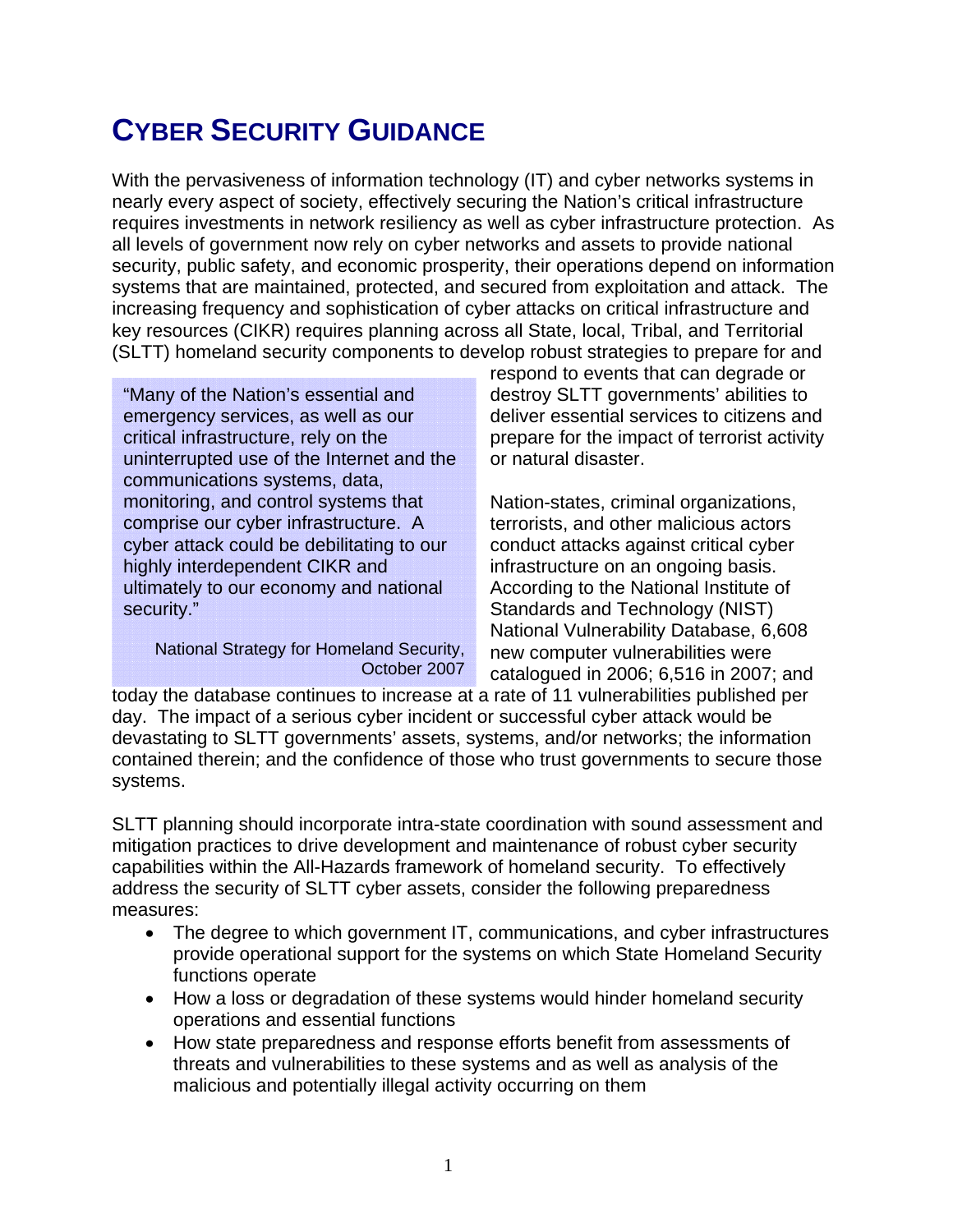As a means to guide these efforts, State Administrative Agencies (SAA), security officials, and authorities at all levels of government should review cyber infrastructure and assets based on appropriately tailored vulnerability assessments. Doing so will better enable coordinated investments and protective measures, increasing return on investment and overall security.

This Annex outlines parameters for SLTT government officials to coordinate preparedness planning efforts to ensure cyber security investments are adequate and supported in long term development considerations. Potential grantees should review the guidance provided below prior to submitting proposals and discuss how to apply it to SLTT planning with cyber security and IT leadership (i.e., Chief Information Officer, Chief Information Security Officer, etc.). This due diligence will ensure that grantees amply address their cyber security goals and objectives and assess current activities to bolster the security of state computer network enterprises.

## **The Role of Cyber Systems**

IT network infrastructure enables the functions and services of all sectors, resulting in a highly interconnected and interdependent global CIKR network. The U.S. Department of Homeland Security (DHS) is leading efforts to engage and work with security partners

at the State and local level, as well as in the private sector and academia, to ensure that the cyber elements of critical infrastructure are robust, responsive, and resilient. As such, state planning should consider the full scope of cyber assets and network infrastructure in mission critical systems that support incident response and emergency management, physical security protection, law enforcement and intelligence gathering, and other State homeland security functions. For example:

**Cyber infrastructure** includes electronic information and communications systems, and the information contained in those systems. Computer systems, control systems such as Supervisory Control and Data Acquisition (SCADA) systems, and networks such as the Internet are all part of cyber infrastructure.

– National Infrastructure Protection Plan (NIPP), 2006

- Malicious activity originating in cyberspace can affect physical system components and potentially lead to property damage and loss of life. Aligning State and local cyber incident response activity to national policies and protocols, and assigning responsibility to a central authority will ensure a uniform, coordinated response to any such event.
- Shifting to Internet protocol (IP) networks for such services as interoperable emergency communications and 911 systems provides State and local responders with new capabilities for prevention, response, and recovery. It also introduces new vulnerabilities, which, if ignored, can severely hamper communications during a time of crisis.
- Degradation or disruption of IT and communications functions can inhibit execution of continuity of governance or continuity of operations plans following a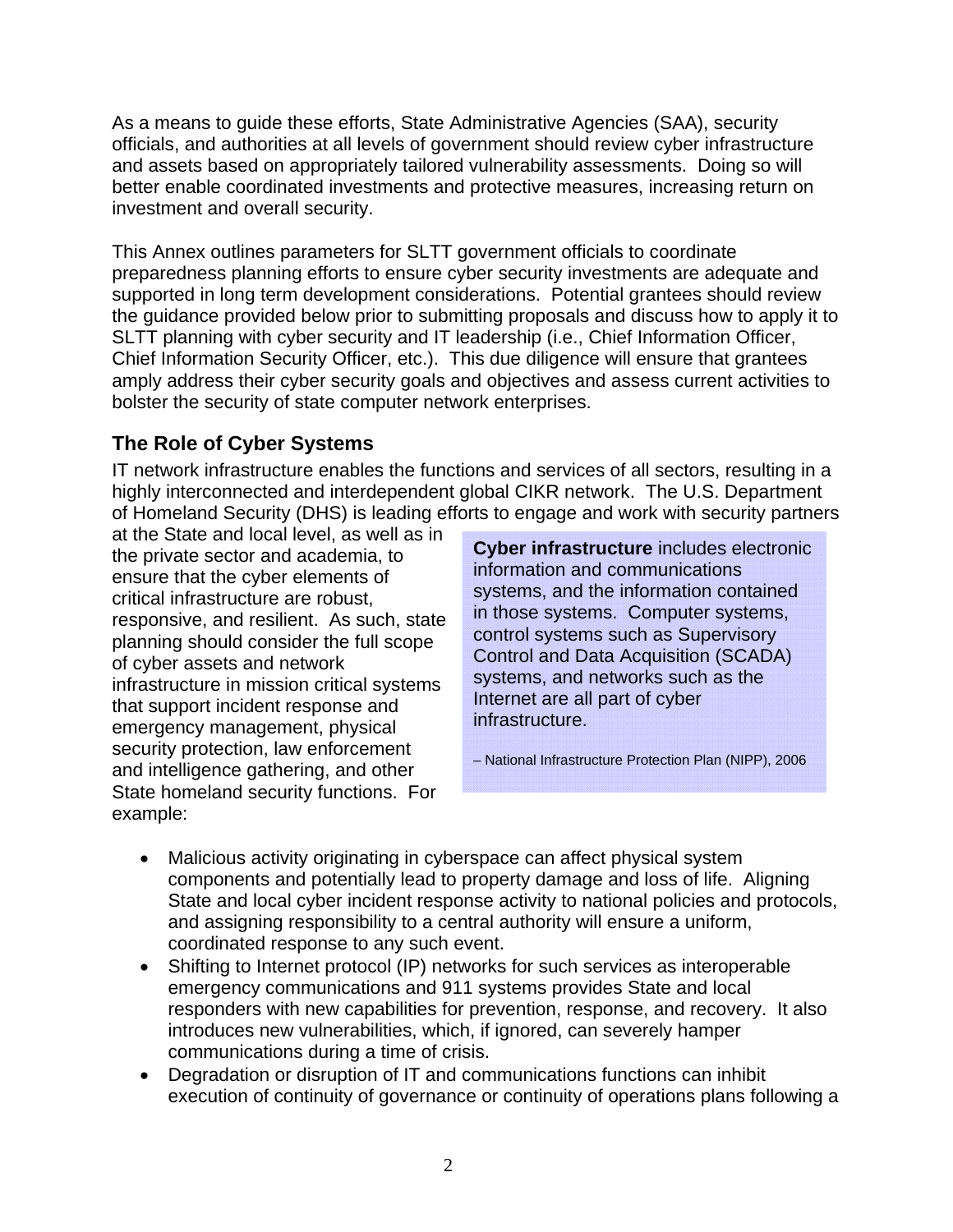catastrophic event or other physical security incident. Accounting for redundant and alternative systems for supplying essential functions in emergency response planning reduces "down time" on critical systems.

- Other infrastructures, including transportation, water treatment, electric power, and other control systems-based elements owned and operated by States and municipalities are vulnerable.
- State and Local Fusion Centers rely on IP networks to communicate vital data for tactical and operational decision-making. The failure of IT networks could hamper analysis of a developing crisis, hurting decision making at critical junctures, especially if errors coincide with a larger man-made or natural disaster.
- Malicious and criminal activity online against government systems and assets can accompany criminal activity in the physical world. Information on such activity can contribute greatly to law enforcement investigations and prosecutions and should be available to SLTT law enforcement entities.
- Effectively addressing cyber threats to the SLTT enterprise requires situational awareness across the multiple systems and coordination by a central authority. Two-way sharing of information on malicious activity and cyber attacks significantly contributes to situational awareness as well as appropriate response measures.

## **Building Capabilities and Allowable Costs**

Establishing cyber security as a target capability in preparedness planning provides the foundation on which to build operational functions in cyber response and recovery, and enhanced coordination of activities though all levels of government. As such, funds from each of the fiscal year 2009 Homeland Security Grant Program (HSGP) components – State Homeland Security Program, Urban Areas Security Initiative, Metropolitan Medical Response System, and Citizen Corps Program – can be used to invest in functions that support and enhance SLTT cyber security programs.

- **Equipment:** Expenditures that cover a wide range of investments including network protection, intrusion detection, and encryption technologies. More information on the DHS Approved Equipment List, including a breakdown of Cyber Security Enhancement Equipment, is available on the Responder Knowledge Base, *www.rkb.us*.
- **Planning:** Each SLTT government entity should develop and implement a comprehensive cyber security approach to manage cyber risk that is fully incorporated into overall State homeland security plans and operations. The plans should be reviewed and updated on a periodic basis to address technology and vulnerability changes, cover the full scope of threats facing State enterprises, and account for IT and computer systems owned and operated by all State, regional, local, Tribal, and Territorial governments.
- **Training:** Expanding government employees knowledge of cyber threats and security measures and well as enhancing capabilities of existing IT and cyber security staff contributes to overall security posture of the government enterprise.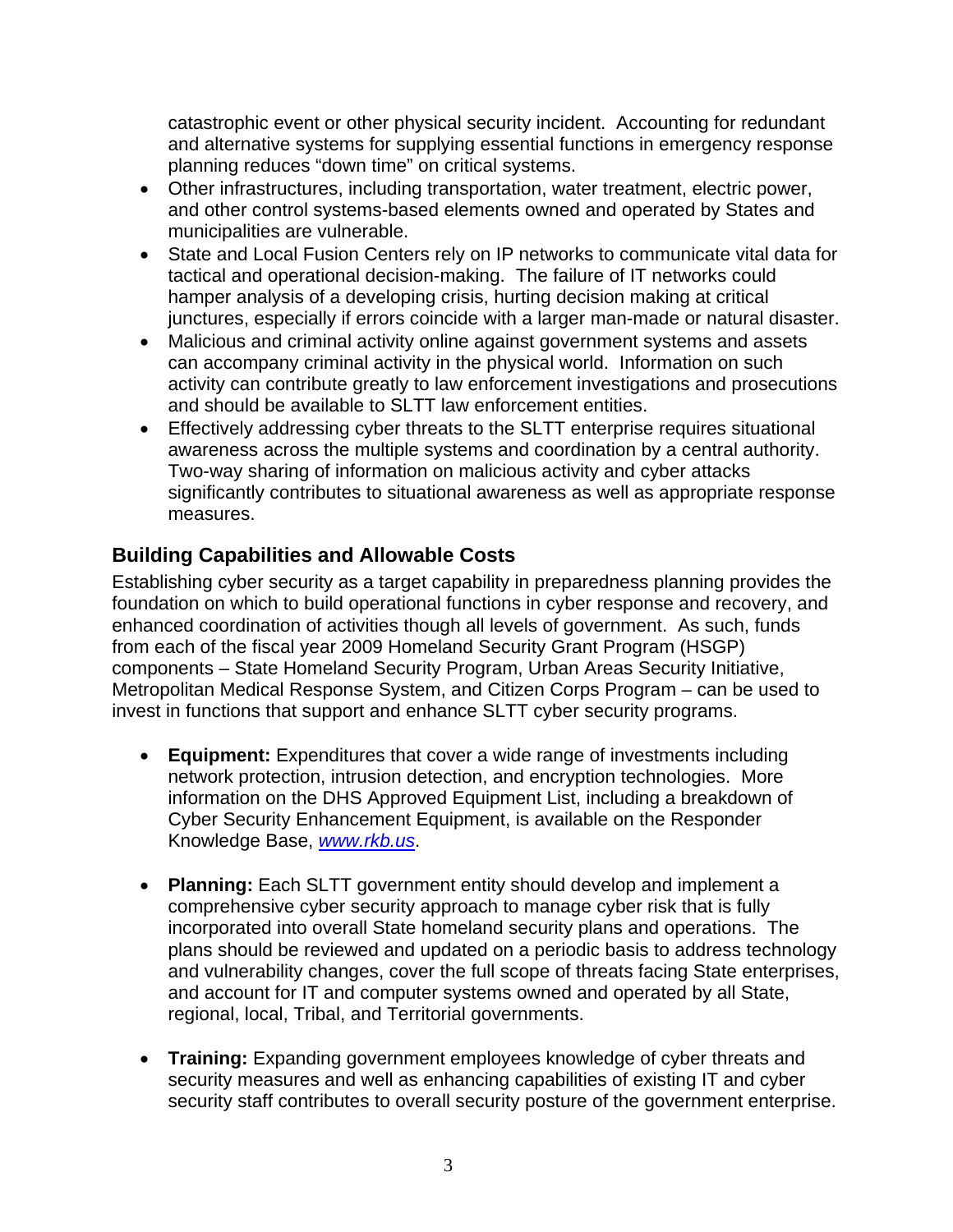Information on various training courses is available at *www.nw3c.org*, *www.sentinelproject.net* and *www.fema.gov/about/training*.

- **Exercises:** Scenarios must be based on events that adhere to State Homeland Security strategies and focus on testing and validating existing capabilities. Cyber events are unique in that they can result in physical impacts to systems that are highly localized in nature, yet be driven by anonymous actors operating outside of regional authorities.
- **Personnel/Operations:** In additional to staff to support the above activities, grantees can apply for funds to hire analysts to monitor and assess the health of critical computer systems as well as coordinate information sharing and response efforts to cyber incidents.

### **Guiding Investment Decisions**

Securing cyber systems requires a layered defense that accounts for the range of security challenges facing organizations, including logical and physical threats to cyberbased systems. DHS's National Cyber Security Division (NCSD) has established tools to help State and local security officials conduct assessments that can inform where to allocate funding obligations to build cyber security capabilities. NCSD's *Cyber Security Vulnerability Assessment (CSVA)* draws on an automated set of questions to assess an entity's cyber security posture and recommend a suite of remedial actions to address any observed security gaps. The methodology will assess an organization, facility, or system's cyber vulnerabilities and provide explanations, examples, and options for consideration when potential cyber security enhancements could be implemented.

The *FY08 HSGP Supplemental Resource: Cyber Security Guidance* includes a number of questions intended to facilitate the development and refinement of state cyber security plans in HSGP planning that were based the CVSA methodology. The following topic areas are extracted from the CSVA methodology and offer a framework to identify vulnerabilities in cyber systems and to develop cyber security plans to represent the desired security posture. This process can now be automated through adoption and use of the CSVA tool.

- **Cyber Security Policy** Policies, plans, and procedures are related but serve distinctly different purposes. A policy is the highest level document that states what a company, group, or department will and will not do during a cyber emergency. A plan is the organizational document that describes a methodology for how to achieve the policy's goals. A procedure is the stepby-step instructions to the operator for exactly how a task is to be done.
- **Electronic Access Control** In order to guard a system against loss or damage, a system of identification and authentication controls is put in place to ensure that only authorized users and system components gain access to sensitive data. Controls come in many different varieties but the purpose is always to mitigate or reduce a risk. An initial step in this risk mitigation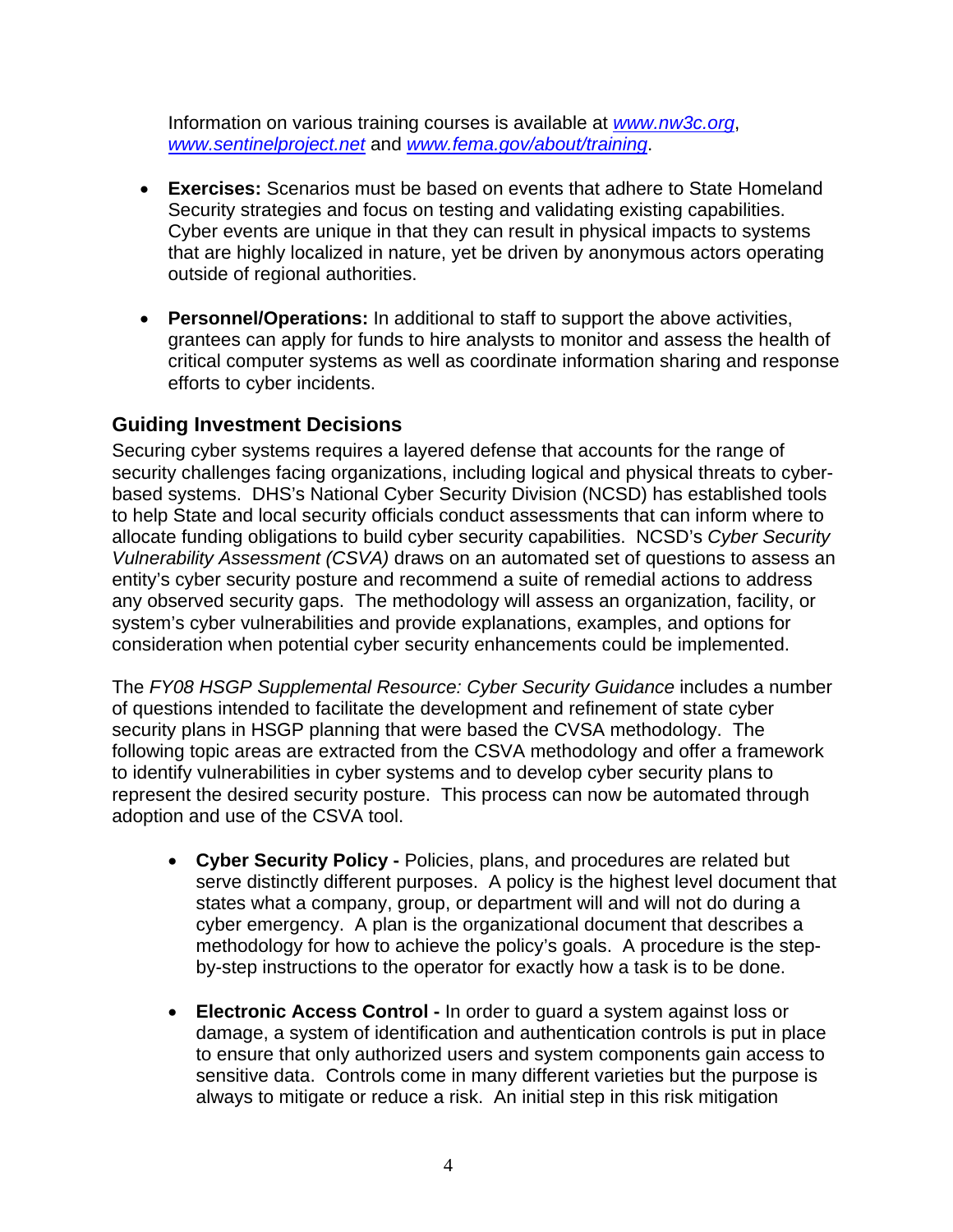process is authentication, which is the act of identifying with certainty that someone or something is who or what they claim to be. Once the identity of the user is authenticated, or verified, their credentials can be checked to see what they are and are not authorized to access.

- **Personnel Security** According to the FBI's Cyber Crimes Division, the majority of all data theft and computer related crime occurs from internal sources. As such, it is critical that personnel security measures, appropriate for the type of business and data being protected, are put in place. Implementing protective measures such as performing background checks on new hires, practicing separation of duties and implementing administrative controls like immediate revocation of credentials upon an employee's termination, all serve to mitigate the risk posed by internal personnel.
- **Physical and Environmental Security** Physical damage to a system can be just as devastating, and sometimes even more so, as a result of an electronic attack. Physical and environmental security guards against five threats: interruptions in data services, physical damage, unauthorized access of information, loss of system integrity, and physical theft. By applying controls in the physical environment, as opposed to controls in a logical data or administrative environment, the risk level of these five threats is significantly reduced.
- **Cyber Security Awareness and Training** The most vulnerable aspect of a system is the human component. Users who have been granted access to a system need to be instructed in how to keep that access information confidential. Along with access credentials, users possess other knowledge of an organization that can be valuable to someone with malicious intent. In addition to logical controls, physical controls, a comprehensive company policy, and other important security measures, training should be performed regularly in order to maximize the effectiveness of existing security measures and to reduce the risk of social engineering. Security training and reinforcement of that training through ongoing awareness information sessions has been shown to lower the risks associated with the human "component" of a security strategy.
- **Monitoring and Incident Response** In the event of an emergency that involves a system failure, a detected or active intrusion, or a virus attack, having an established protocol and response team is critical to timely incident response and the ability to limit the extent and degree of the damage. Monitoring and incident response addresses the need for a proactive approach to system incidents. Rather than waiting for incidents to occur and attempting to shape a response when time and resources are not at optimal levels, preparation ahead of time can greatly reduce the damage caused by as well as the time needed to recover from an adverse event. Recognizing security events for what they are and making management aware of the incidents and their potential for harm is a critical element, not only to limit the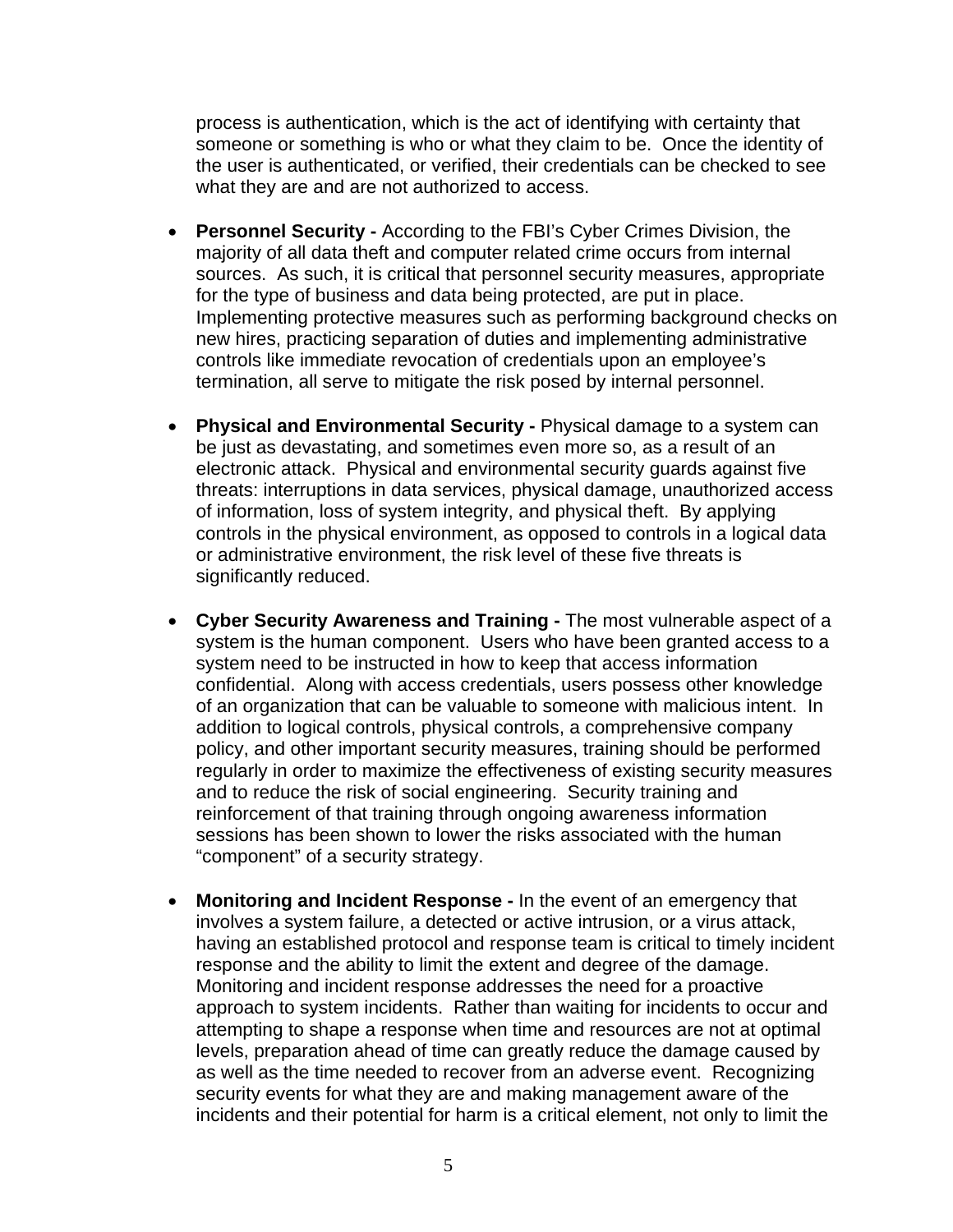damage from cyber attacks, but also to obtain the appropriate support and resources to effectively manage cyber security.

- **Disaster Recovery and Business Continuity** IT systems are known to be vulnerable to a variety of adverse events, any of which has the potential to impact normal business operations and compromise the confidentiality, integrity, and availability of data. Although planning and mitigation strategies are known to reduce the risks posed by these events, it is impossible to fully eliminate the risks, and the potential damage posed by them. Because of this, due care should be taken to plan what steps an organization will take in the event of a system disruption, no matter the size. By making and testing effective plans ahead of time, the potential damage; and the potential loss of productivity, revenue, and information can be greatly reduced.
- **System Development and Acquisition** As security has become a higher priority for all systems, security awareness and preparation have become critical issues. Integrating system security into the existing development lifecycle will ensure that money is budgeted, personnel are designated, and requirements are gathered for security at the appropriate time rather than after it is inconvenient, prohibitively expensive, or impossible. Security should be considered and provided for from system design, through procurement, implementation, operation, and disposal.
- **Configuration Management** A formal configuration management process should be documented and followed. Without a defined process that takes into account policy mandates, security concerns, business impact, authorization, and oversight, configuration changes can weaken the stability and security of a system. A configuration management process ensures the most effective and efficient application of network and system updates, reduces the likelihood of the introduction of malicious code, and reduces the chance of human error. In addition to the security benefits, additional business benefits are gained by following a formal change management process. These benefits include having a repeatable process for recreating a product, the ability to efficiently reuse components of a project or product, and protection against loss of intellectual capital should turnover of key personnel occur.
- **Risk (and Vulnerability) Management** Cyber risk methodologies usually include various processes to identify and measure risk to a system or group of systems and provide a repeatable method for conducting and monitoring risk. Most common to all methodologies are means to conduct risk assessments, perform system testing including observation, data analysis, and electronic testing (e.g., vulnerability scanning, penetration testing), and finally, a means of tracking and monitoring system weaknesses and mitigation activities (e.g., Plan of Action). The risk identification methodology should be standardized and approved by senior management to ensure results are consistent with one another and throughout the organization.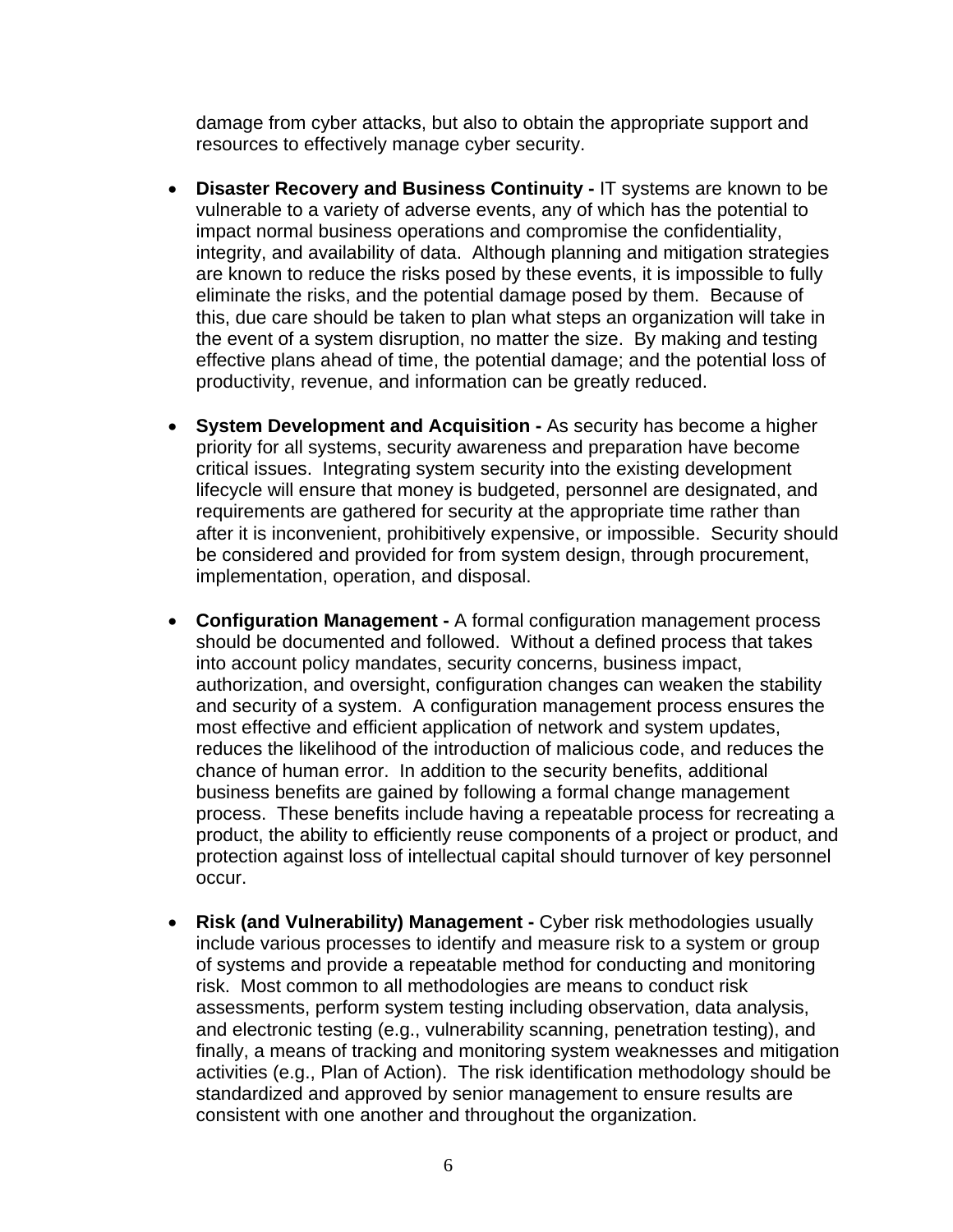Once the risk assessment is complete, State and local security officials should work with State HSAs and state planning entities to ensure that identified gaps receive

adequate funding for mitigation activities and equipment. The involved parties should collectively review at least two additional bodies of information to inform their cyber infrastructure protection strategies: the IT Sector Critical Functions and R&D priorities.

In recent years, the Government has worked with developers of IT products and services to identify sets of processes that create, provide, and maintain products and services essential to the continued operation of critical cyber infrastructure. The identification of these processes

#### **IT Sector Critical Functions**

- Provide IT products and services
- Provide incident management activities
- Provide Domain Name resolution services
- Provide identity management and associated trust services
- Provide Internet-based content. information, and communications services
- Provide Internet routing, access and connection services

resulted in the development of the critical IT Sector functions. The IT Sector-Specific Plan (SSP), published in May 2007 and updated in May 2008, lists six critical functions of cyber infrastructure that also have application at the State and local level. As such, the list can be informative when determining areas for additional security investment.

Implementing the CSVA's use in identifying cyber security vulnerabilities should be conducted in partnership with all State homeland security components to account for the full range of functions supported by cyber systems. Additional information on the CSVA is available at ncsd\_cipcs@hq.dhs.gov.

## **Conclusion**

It is the recommendation of the U.S. Department of Homeland Security that State Homeland Security Advisors, State Administrative Agencies, and all state homeland security planning entities evaluate the full scope of cyber threats and vulnerabilities to all existing and envisioned homeland security functions, systems, and procedures before applying for funding under the Homeland Security Grant Program. By incorporating assessments of the systems and assets that support State IT and cyber infrastructure, State planners can more effectively implement mitigation strategies for protecting critical functions, ensure ongoing delivery of services, and protect the safety and wellbeing of citizens.

Comparing current cyber security activities with the desired level of preparedness will enable officials to identify gaps and needed enhancements that can be accounted for in investment justifications. Establishing and enhancing cyber security capabilities that are fully-integrated into ongoing state preparedness efforts provides the foundation on which to enhance collaboration and coordination from across state functions and through all levels of government in building All-Hazards capabilities. As more and more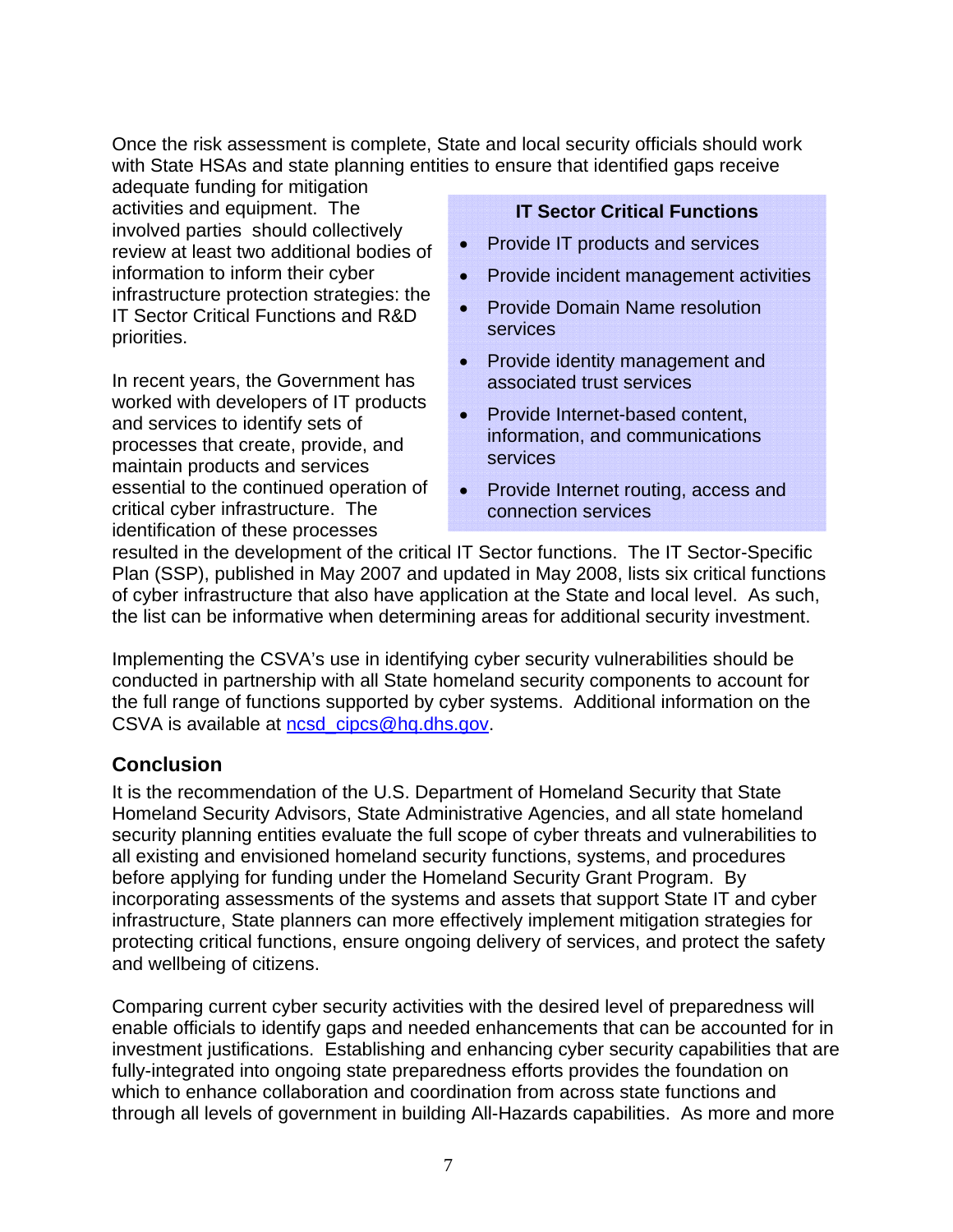technologies are integrated into our Nation's prevention protection, response, and recovery activities, cyber security will be an essential requirement. Investing now may help lay the foundation SLTT stakeholders need for future All-Hazards efforts.

Grantees are urged to review information provided by the following resources, which provide valuable guidance, best practices, and opportunities for support and information sharing:

- *DHS's National Cyber Security Division* (NCSD) works collaboratively with public, private, and international entities to secure America's cyber assets by building and maintaining an effective national cyberspace response system and implementing a cyber-risk management program for protection of critical infrastructure. It has resources that can assist State and local Governments in bolstering their cyber security capabilities. Information is available at *www.dhs.gov/xabout/structure/editorial\_0839.shtm.*
- The *United States Computer Emergency Readiness Team* (US-CERT) is a partnership between DHS and public and private sector security partners. Established in 2003 to protect the Nation's Internet infrastructure, it coordinates defense against and responses to cyber attacks across the Nation by collaborating with State and local Governments and sector information sharing and analysis centers (ISACs), analyzing cyber threats and vulnerabilities, and disseminating cyber threat warning information. Information is available at *www.Us-Cert.gov/*.
- The *National Institute of Standards and Technology* (NIST) is a non-regulatory Federal agency within the U.S. Commerce Department's Technology Administration. NIST's mission is to develop and promote measurement, standards, and technology to enhance productivity, facilitate trade, and improve the quality of life. The NIST Information Technology Laboratory, Computer Security Division provides a variety of tips, newsletters, and publications to support cyber security efforts.

Information is available at *www.nist.gov.*

- The *National Association of State Chief Information Security Officers* (NASCIO) provides a mechanism for collaboration on security investment priorities among state CIOs and leading IT officials in the states. Through its Information Security and Privacy Committee, NASCIO identifies security-related issues that States may encounter and offers insight and effective security practices to address those issues. Topics addressed have included the security and privacy implications of emerging technologies, such as wireless technologies, the role of the Chief Information Security Officer, and insider threats. Information is available at *www.nascio.org/.*
- The *Multi-State Information Sharing and Analysis Center* (MS-ISAC) is a focal point for information sharing on IT and cyber security between and among State